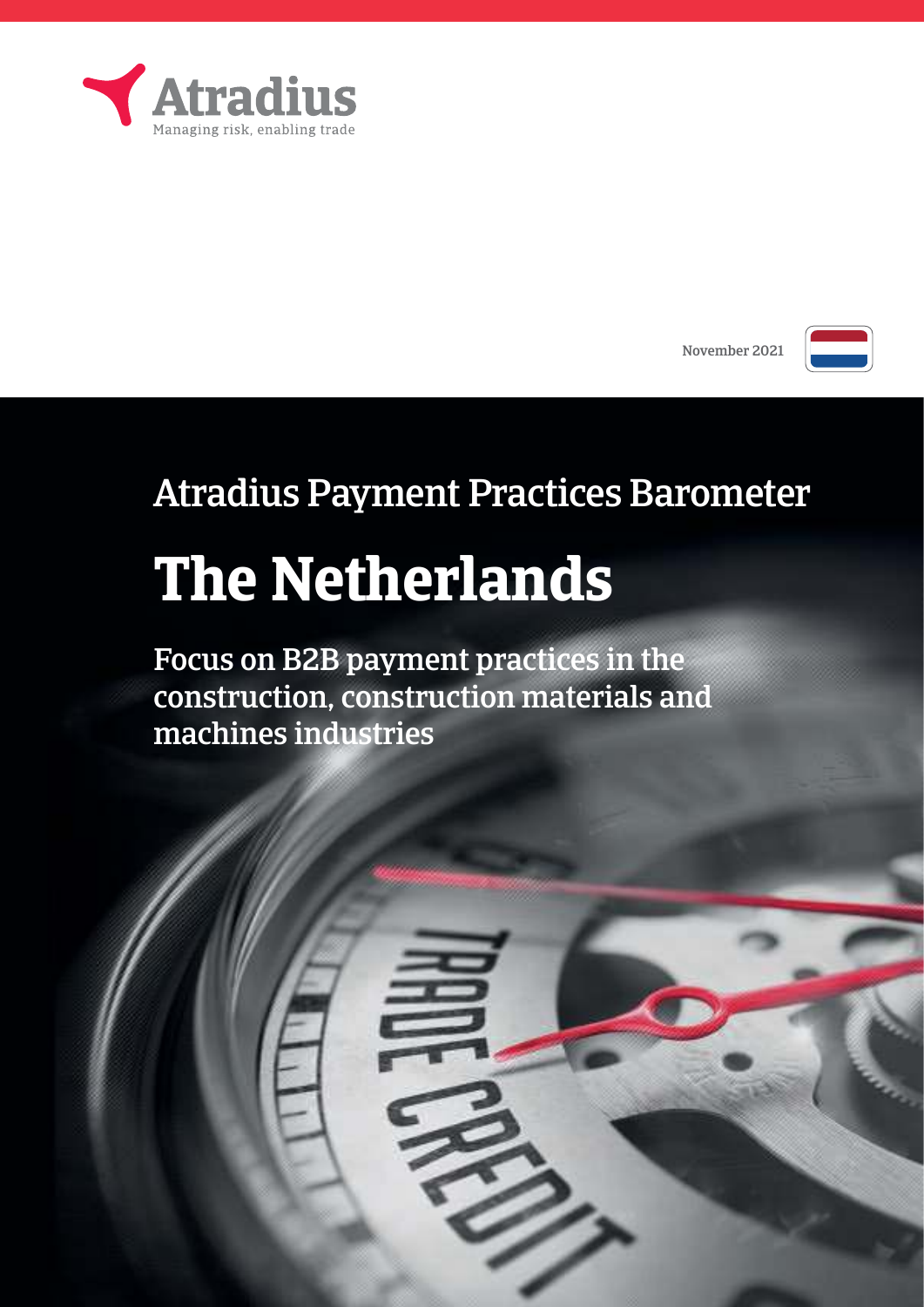## In this report…

| Business confidence is buoyant, but downside risks remain |                                       |    |
|-----------------------------------------------------------|---------------------------------------|----|
| Payment practices in the Netherlands                      |                                       | 4  |
| Construction                                              | Late payments and cash flow           | 5  |
|                                                           | Approach to credit management and DSO | 6  |
|                                                           | 2022 industry outlook                 |    |
| Construction                                              | Late payments and cash flow           | 8  |
| materials                                                 | Approach to credit management and DSO | 9  |
|                                                           | 2022 industry outlook                 | 10 |
| <b>Machines</b>                                           | Late payments and cash flow           | 11 |
|                                                           | Approach to credit management and DSO | 12 |
|                                                           | 2022 industry outlook                 | 13 |
| Survey design                                             |                                       | 14 |

### Disclaimer

This report is provided for information purposes only and is not intended as investment advice, legal advice or as a recommendation as to particular transactions, investments or strategies to any reader. Readers must make their own independent decisions, commercial or otherwise, regarding the information provided. While we have made every attempt to ensure that the information contained in this report has been obtained from reliable sources, Atradius is not responsible for any errors or omissions, or for the results obtained from the use of this information. All information in this report is provided 'as is', with no guarantee of completeness, accuracy, timeliness or of the results obtained from its use, and without warranty of any kind, express or implied. In no event will Atradius, its related partnerships or corporations, or the partners, agents or employees thereof, be liable to you or anyone else for any decision made or action taken in reliance on the information in this report or for any consequential, special or similar damages, even if advised of the possibility of such damages.

Copyright Atradius N.V. 2021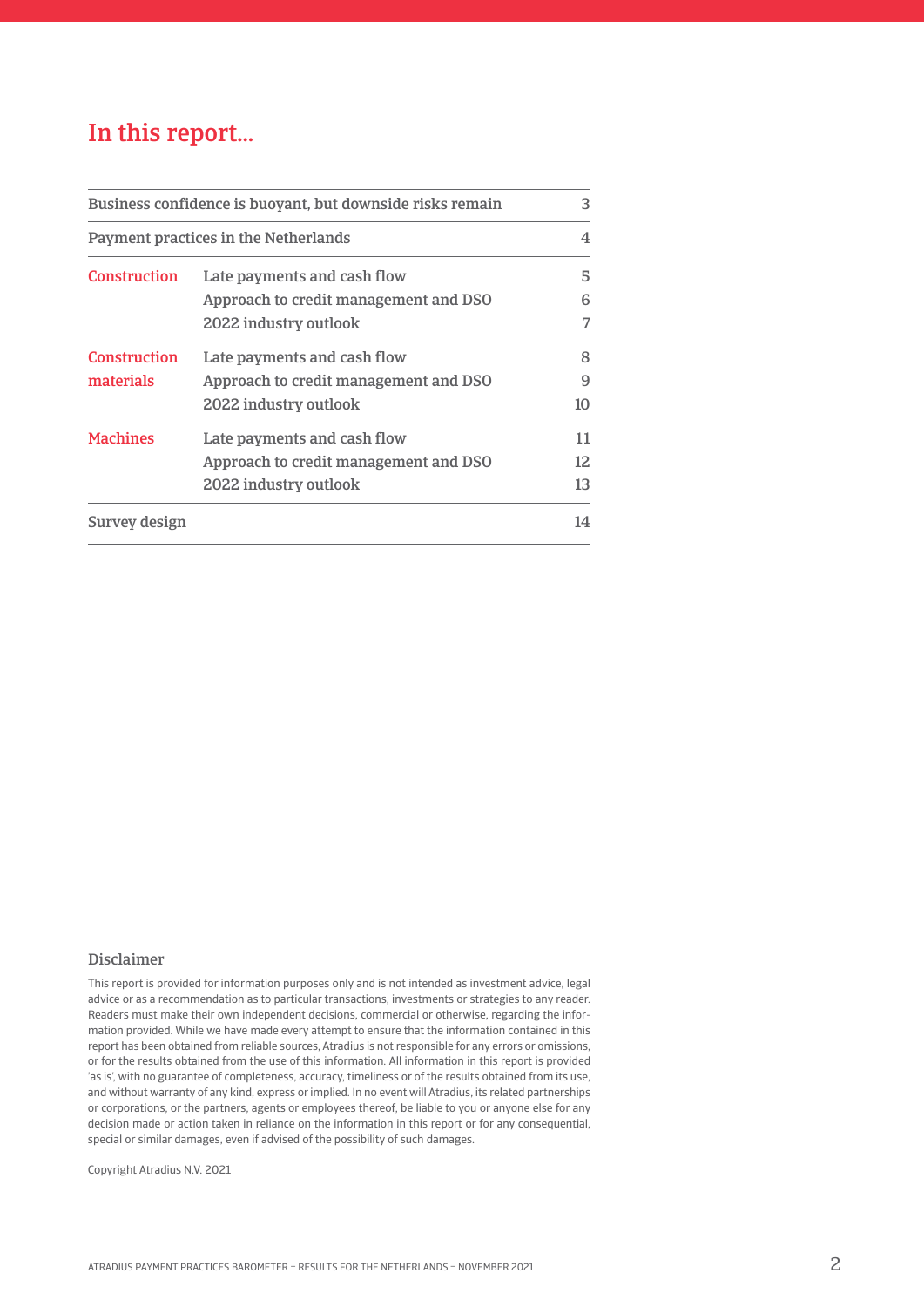

*"*

*The construction, construction materials and metals industries all reported an increase in write-offs and spent more on managing their accounts receivable and collecting overdue invoices this year.*

*"*

Tom Kaars Sijpesteijn Atradius Country manager for the Netherlands

## Business confidence is buoyant, but downside risks remain

After the economic challenges posed by the global pandemic, the Dutch economy has returned to growth. In line with the larger EU member states, the Netherlands has largely seen GDP levels return to prepandemic levels and economic activity has accelerated, particularly during the second half of 2021. This positive picture is largely borne out in the results of this year's Payment Practices Barometer Survey in which businesses in the Netherlands expressed a positive growth outlook.

However, downside risks remain. These include the continued spread of the Delta variant of Covid-19 potentially leading to renewed lockdown measures in key markets, which could affect Dutch companies through the export channel. Another downside risk is posed by supply chain bottlenecks that are resulting directly or indirectly from the Covid-19 pandemic. They are pushing up delivery times and production costs. If these supply chain disruptions exist longer than expected, they could negatively affected companies' financial position and limit the economic recovery. In addition, an increased number of bankruptcies are expected as government fiscal support measures are phased out.

It is likely that these economic challenges fed into the payment delays and write-offs that have impacted the three key markets we polled in the Netherlands this year. The construction, construction materials and metals industries all reported an increase in write-offs. Of note, all of the industries also reported spending more on managing their accounts receivable and collecting overdue invoices.

The majority of businesses that reported costly increases in credit management were those that chose to retain the risk of trading on credit in house through selfinsurance. As the volume of late payments increased, so did the expenditure as they reported spending more time and resources on chasing unpaid invoices.

For the businesses using Atradius Credit Insurance as an integral part of their credit management process, not only were write-offs minimised, but credit management costs were contained. This is because customer credit assessments, ratings and collection costs are all included as part of Atradius policies, in addition to covering the cost of unpaid invoices.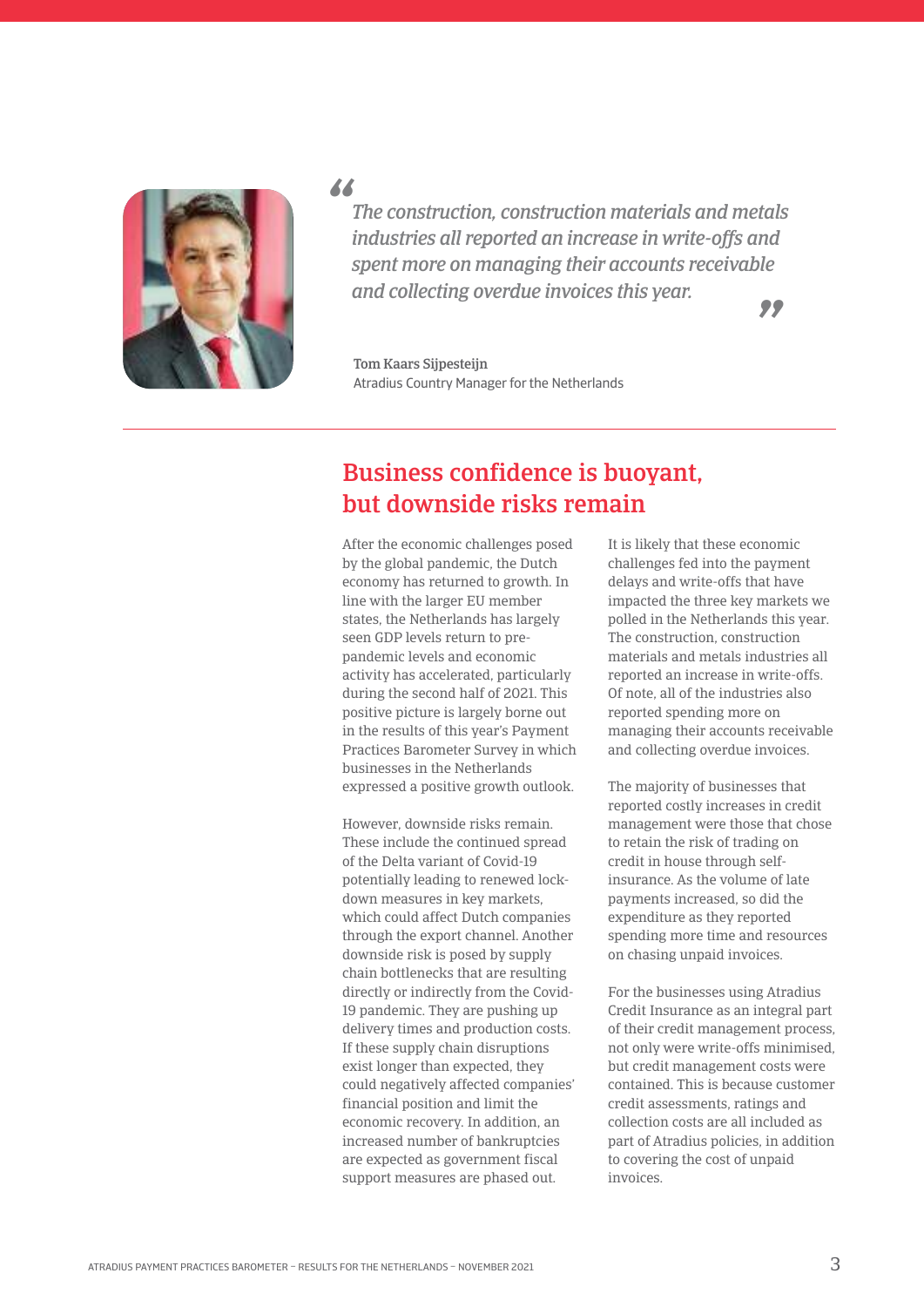# **Payment practices in the Netherlands**

Credit is an important part of the way businesses in the Netherlands trade and is the main driver used to stimulate sales, especially on the domestic market. More than half of all B2B sales is made on credit (51% this year, a slight dip on last year's 55%) and credit refusals are usually due to a higher risk of payment default. This year's average payment terms for the country as a whole are 30 days. This has dropped from last year's 49 days, a reduction that is likely to reflect the availability and cost of capital needed to finance credit sales.

In this year's Payment Practices Barometer survey, businesses across the Netherlands reported that 55% of the total value of sales is currently overdue. Similar to last year's 56%. In addition, 53% of respondents to the poll also reported they had to wait longer than last year to turn overdue invoices into cash. Long overdue invoices (more than 90 days late) represent 11% of the total value of B2B invoices (up from last year's 9%). Even more concerning, 13% of the total value of outstanding invoices has been written off this year (again an increase on last year's results, where 10% was written off).

Such long payment delays and huge losses may have driven the country's apparent appetite for increased risk mitigation. 52% of respondents (an increase on last year's 32%) told us that they had spent more time and resources on trying to collect outstanding invoices. Where successful, businesses were able to contain DSO (Days Sales Outstanding), although this is patchy and many businesses have struggled to contain it.

Looking ahead, 63% of businesses told us they believe their customers' payment practices will improve over the next 12 months. This is one reason why the majority plans to continue managing the risk of customer payment defaults in-house, although a sizable minority intend to use trade credit insurance. Despite such positivity, more than half of the businesses we interviewed expressed concern over the Dutch economy. 52% are worried the economy won't rebound following the pandemic economic crisis.

When asked whether the pandemic had permanently influenced business operations, 61% of the respondents told us they have permanently adopted aspects of digitalisation, including an increase in the use of e-commerce . Many businesses mentioned ongoing impacts to supply chains and changes in customer demand. However, they were as yet unclear as to how permanent these impacts may be.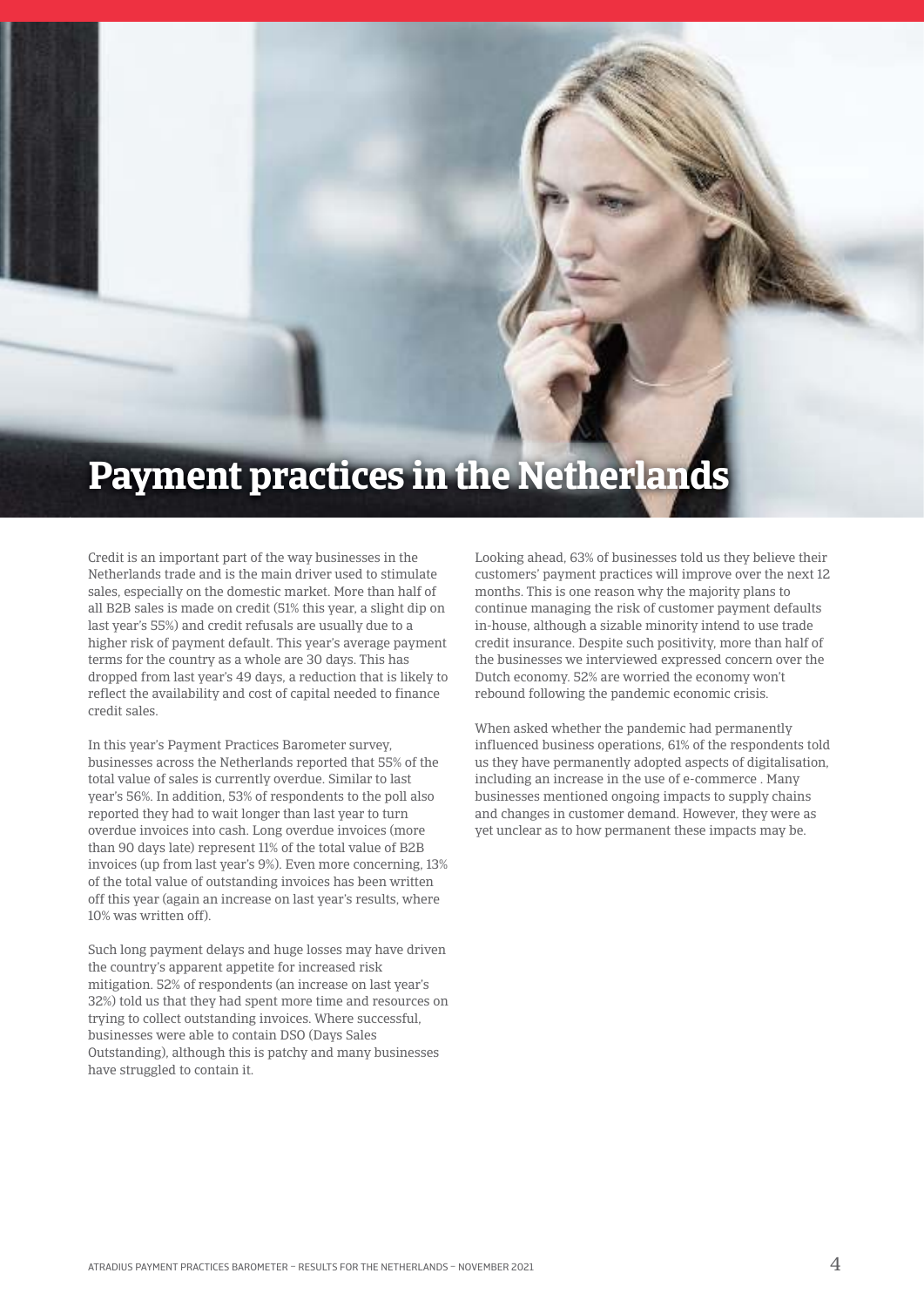

### Late payments and cash flow

### Costly jump in payment delays and write-offs

Although the pandemic-led economic crisis did not affect the Dutch construction industry to the same extent as other markets in Europe, a large number of businesses reported difficulties with customer payments and cash flow over the past year. Many businesses told us that these caused a significant rise in DSO (Days Sales Outstanding). 51% acknowledged having to wait longer than last year to convert overdue invoices into cash.

For the businesses without credit insurance, this rise in delayed payments proved to be costly. 50% of the construction businesses polled told us the amount of time and resources they spent on collecting resolving unpaid invoices increased. This represents a 19% increase on the percentage of respondents that reported the same last year. Despite this, an average of 9% of the total value of B2B invoices issued in the industry this year were written off. This is an enormous amount of lost revenue and a 50% increase on the 6% written off last year. There was also a big increase in the percentage of businesses reporting tighter credit control procedures (40% compared to 27% last year). This may have had a positive impact on late payments as there was a negligible year-on-year increase. However, the overall picture is still poor, with late payments affecting as much as 48% of the total value of B2B invoices in the sector.

The collection inefficiencies affecting so much of the construction industry could have a negative impact on the liquidity of some businesses. Indeed, many businesses told us they delayed payments to suppliers in order to ensure the cash flow they needed to invest in their businesses.



 $\pmb{\#3}$  Delay payments to my own suppliers

### **Construction industry in the Netherlands**

% of the total value of B2B invoices paid on time, overdue and written off as uncollectable (2021/2020)



sample: all survey respondents

source: Atradius Payment Practices Barometer - November 2021

### **Construction industry in the Netherlands**

average time it takes to convert overdue invoices into cash (change over the past year)

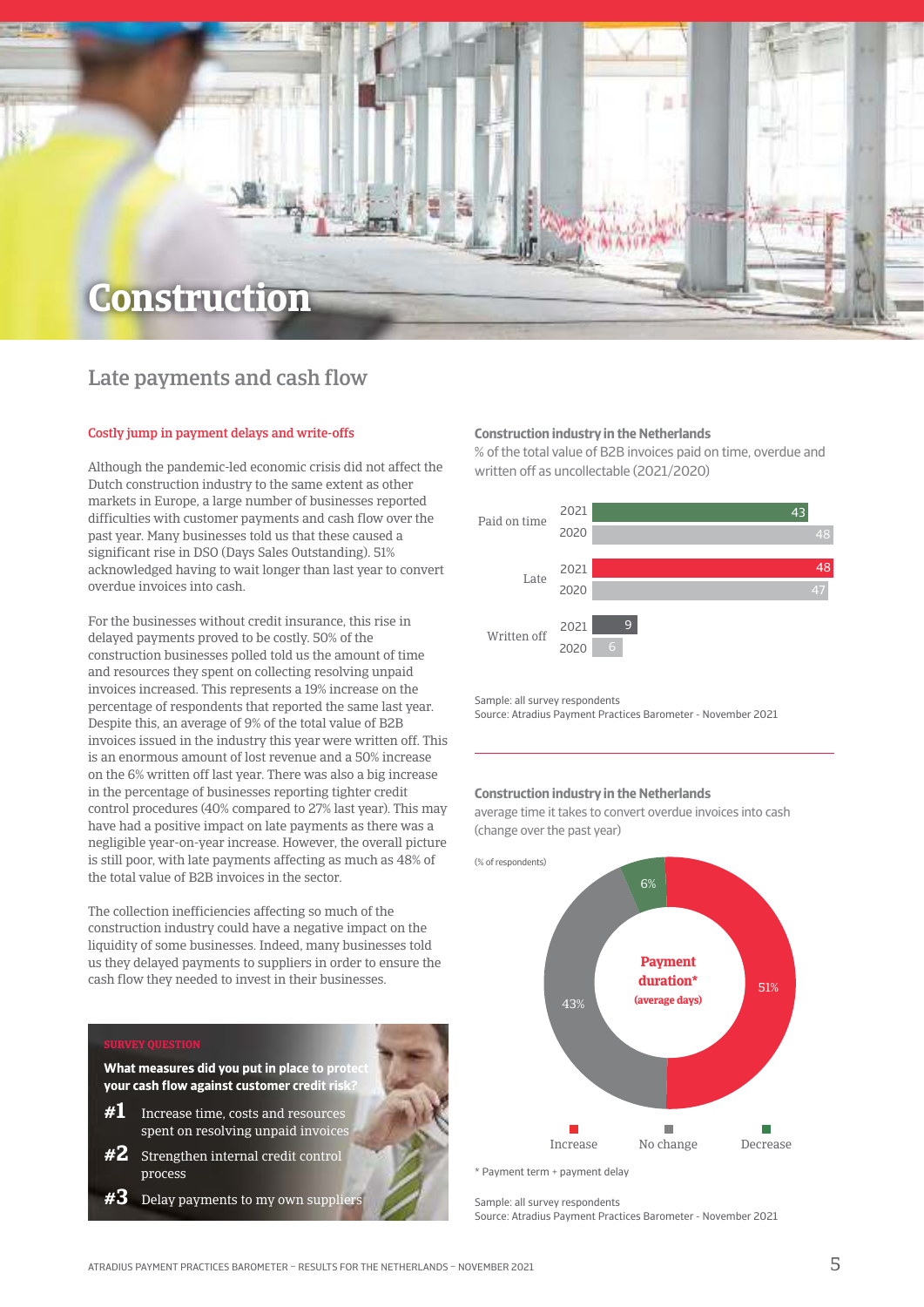

### Approach to credit management and DSO

### Self-insurance widespread throughout the industry

Despite the deterioration in B2B payment practices, most businesses in the Dutch construction industry chose not to insure their receivables. 68% of respondents told us they opted for self-insurance, which is reasonably consistent with last year's 70%. Perhaps unsurprisingly in view of the large percentage of businesses without credit insurance and with half the respondents communicating a rise in the cost and time required to collect invoices, 58% of the survey respondents told us that they had experienced higher credit management costs. These included the increased collection costs associated with the management of overdue payments (38% of respondents), and increased costs associated with securing financing in order to maintain liquidity levels 28%.

### Industry's interest in credit insurance is growing

With late payments and write-offs threatening to erode profits, a significant number of businesses in the Dutch construction industry revealed they plan to tighten their credit management techniques over the next twelve months. Much of the industry told us they plan to protect their accounts receivables with credit insurance or trade debts securitisation (34% of respondents alike).

However, despite 42% of the survey's respondents expecting DSO to deteriorate, as many as 40% of the construction businesses we spoke to intend to continue managing overdue invoice collection in-house. Respondents who plan to continue offering credit without insurance plan to minimise risk by avoiding risk concentrations and by sending payment reminders.

**Which of the following credit management tools or techniques do you plan on using over the next twelve months?** (ranking by % of respondents)

**#1** Credit insurance

**#2** Trade debts securitisation

### **Construction industry in the Netherlands**

change in credit management costs (2021/2020)



sample: all survey respondents source: Atradius Payment Practices Barometer - November 2021

### **Construction industry in the Netherlands**

expected DSO changes over the next 12 months



source: Atradius Payment Practices Barometer - November 2021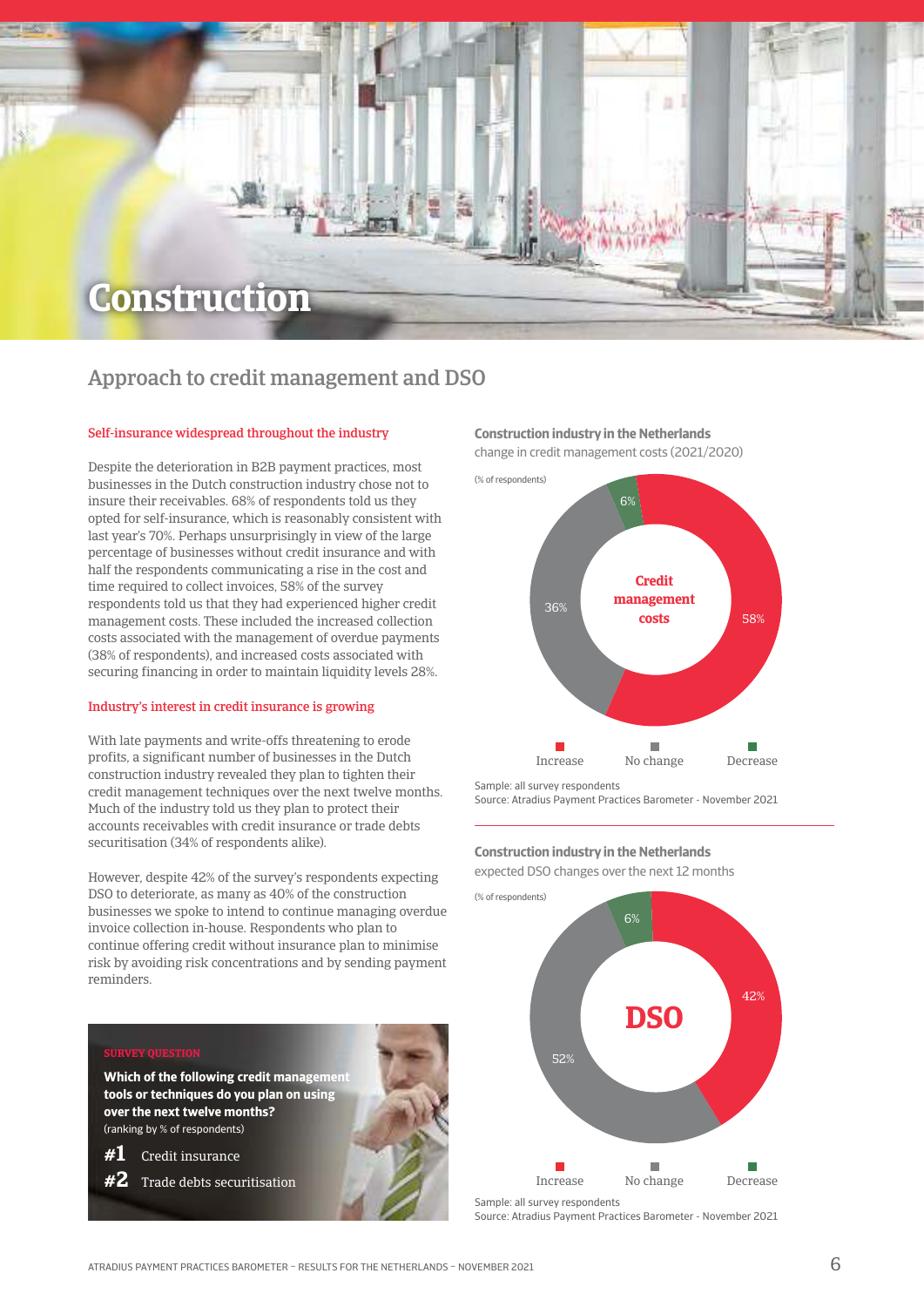## **Construction**

### 2022 industry outlook

### Businesses have positive growth outlook for 2022

Although 38% of businesses polled in the construction industry expressed concern that the pandemic will continue, the vast majority (80%) told us they have a positive feeling about their growth prospects for next year. Interestingly, 56% cited the positive impacts the pandemic has had. They plan to make use of technology, which they adopted during the pandemic, a permanent aspect of the way they do business moving forward.

However, 32% of the respondents told us they were concerned that the ongoing pandemic could negatively affect the domestic economy. This is consistent with predictions of worsening DSO over the coming months. Perhaps in a bid to address this, 36% said they expect to transact more B2B sales on credit over the coming months, largely to allow customers additional time to pay invoices. 30% plan to offer credit in order to stimulate customer demand.

### **Construction industry in the Netherlands**

looking into 2022: top ten concerns expressed by businesses in the industry

(% of respondents)



sample: all survey respondents source: Atradius Payment Practices Barometer - November 2021

#### **Construction industry in the Netherlands**

how businesses feel about their possible growth in 2022



sample: all survey respondents source: Atradius Payment Practices Barometer - November 2021



**The pandemic has affected businesses significantly. Which of the following do you expect to become a permanent change in the way you do business?**  (ranking by % of respondents)

- **#1** Increased digitalisation
- **#2** Home working (administrative staff)
- **#3** Respond to changes in customers' needs



ATRADIUS PAYMENT PRACTICES BAROMETER – RESULTS FOR THE NETHERLANDS – NOVEMBER 2021 7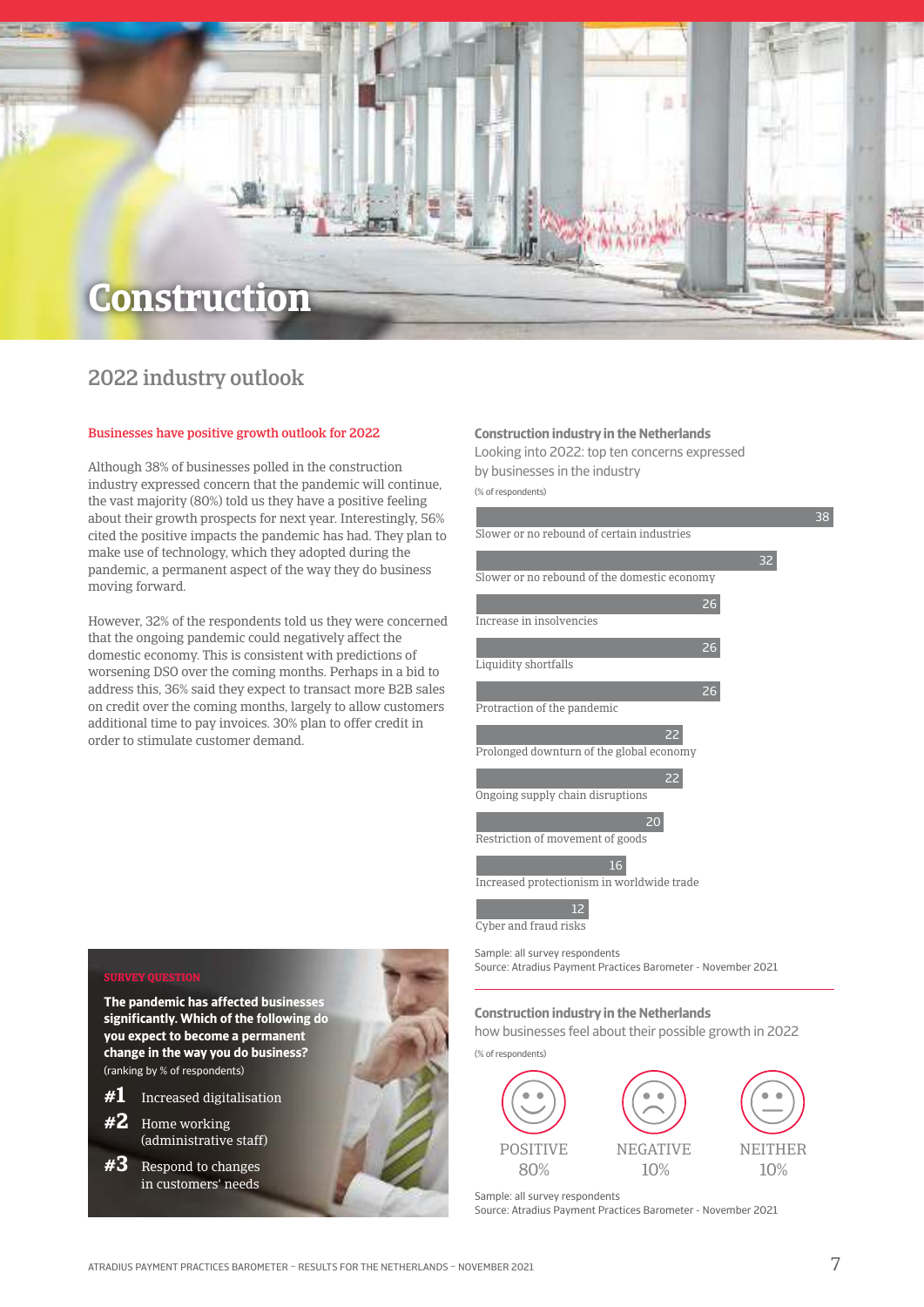## **Construction materials**

### Late payments and cash flow

### Large leap in late payments and write-offs

The majority of businesses in the Dutch construction materials industry are grappling with the cost of the pandemic recession. Nowhere can this be seen more clearly than with late-paying customers and the reported deterioration in DSO. 67% of the businesses we polled told us that they had experienced late payments, a huge rise on the 21% that reported the same last year. This bleak picture was not confined to overdue invoices. There was also a substantial increase in the number of write-offs. 13% of the total value of the sector's B2B invoices was written off this year, compared to just 6% last year. However, despite such difficulties, the total value of invoices remaining outstanding at their due date was lower than last year (53% versus 59%). It is possible that this is due to a lower volume of sales, As an essential supplier to the construction industry, which also reported a deterioration in late payments and write-offs, it is not surprising that the construction materials industry has been squeezed. However, what is notable is that the construction materials sector appears to have been hit harder. For example, the 13% write-off rate does not compare favourably to the 9% written off in the construction industry.

### Industry spends more on collecting late payments

Perhaps as should be expected given the large volume of businesses reporting late payments, 46% said they spent more time and resources on their collections efforts, both through their own internal efforts as well as through retaining external collections agencies. This represents a huge jump on the 18% of businesses that reported spending more on collections last year. For businesses that don't have professional collections as an integral part of credit management service such as credit insurance, this represents an additional cost.

However, critically, the amount spent on collecting overdue invoices is not the only cost incurred by late payments. With liquidity tied up in the unpaid invoices, many businesses told us that they needed to source (and pay for) finance from external sources, just to enable enough cash flow to keep their business operating. 44% of the sector's businesses said they pursued additional financing (up from last year's 28%). What's more, 39% of the businesses we polled requested a bank overdraft extension. This is an enormous increase on the 10% that reported the same last year.

### **Construction materials industry in the Netherlands**

% of the total value of B2B invoices paid on time, overdue and written off as uncollectable (2021/2020)



sample: all survey respondents source: Atradius Payment Practices Barometer - November 2021

#### **Construction materials industry in the Netherlands**

average time it takes to convert overdue invoices into cash (change over the past year)



\* Payment term + payment delay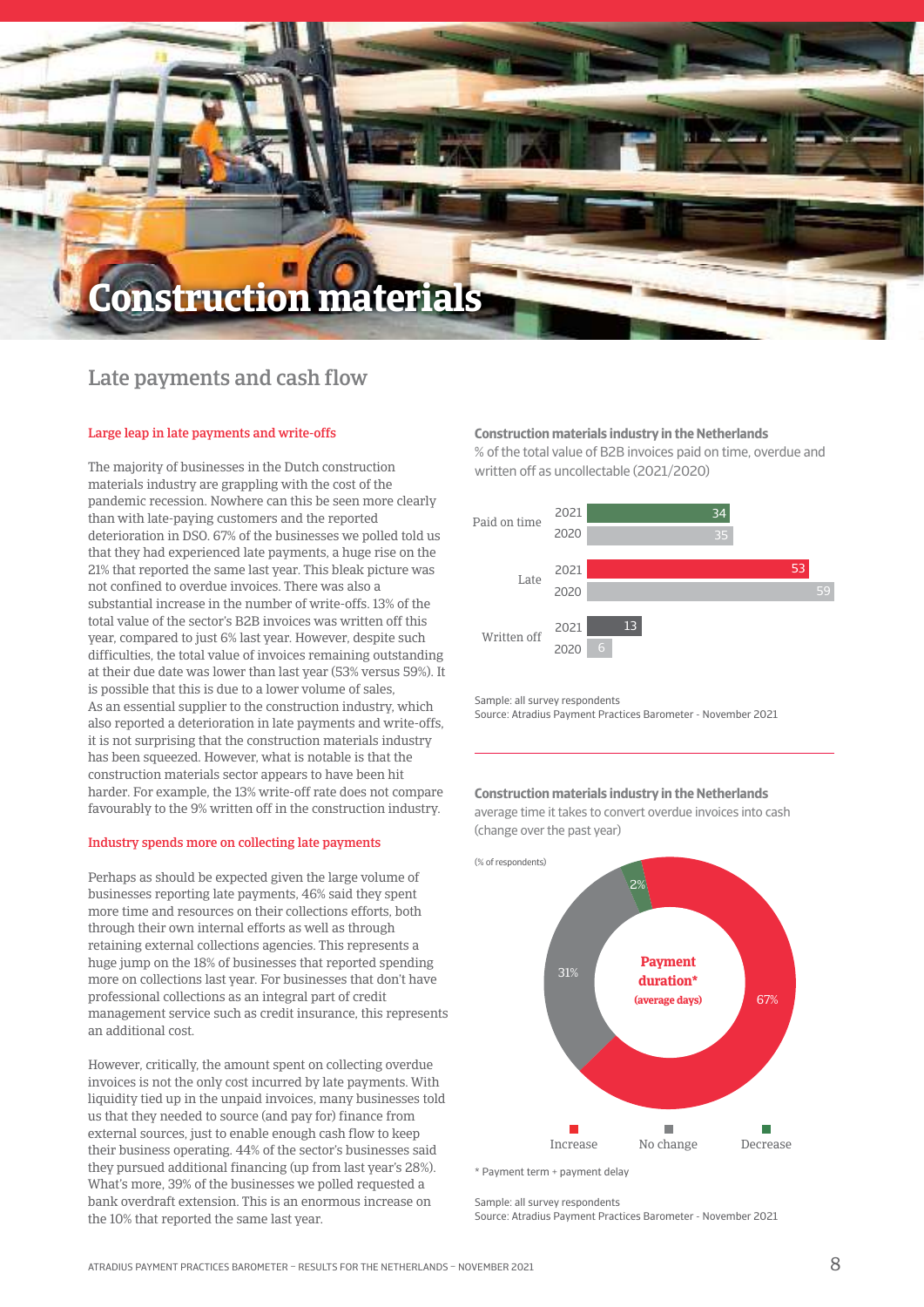## **Construction materials**

### Approach to credit management and DSO

### Majority of businesses remain uninsured

Despite the payments risks posed by the challenging economic environment, 87% of businesses chose not to insure their credit sales. This is an increase on the 70% reporting the same last year. For the businesses with adequate cash reserves, customer payment defaults could be painful and put a dent in balance sheets. What's more, tying up cash in a bad debt fund means these funds are not available for growing the business. However, for the businesses without such a cushion, a large default is a significant risk and could threaten business survival.

When asked what credit management tool or technique they envisage using over the coming months, 69% of the businesses polled told us they will increase reliance on their own resources. This compares to 62% last year. Expressing concern about potential poor DSO affecting cash flow levels, 49% said they plan to minimise concentrations of customer payment risks. The same percentage told us that they would adjust payment terms extended to customers and negotiated with suppliers. Businesses without credit insurance and the self-insured would have to rely on externally sourced and publicly available financial information when assessing the credit quality of their customers and prospects.

In addition to seeking external financing or extending overdrafts, many businesses told us they plan to increase their use of trade debt securitisation and factoring over the coming months. These can be costly measures to ensure liquidity when facing poor payments behaviour. However, for many businesses, especially those managing credit risk inhouse and paying to manage increasing late payments, factoring or trade debt securitisation maybe the only way to ensure enough cash flow to keep the business afloat. With 59% of the sector expressing concern about an increase in DSO affecting cash flow levels over the coming months, it is possible that there will be an increase in the amount of Dutch construction materials businesses turning to factoring or trade debt securitisation over the next few months.

**Construction materials industry in the Netherlands** change in credit management costs (2021/2020)



source: Atradius Payment Practices Barometer - November 2021

**Construction materials industry in the Netherlands** expected DSO changes over the next 12 months



source: Atradius Payment Practices Barometer - November 2021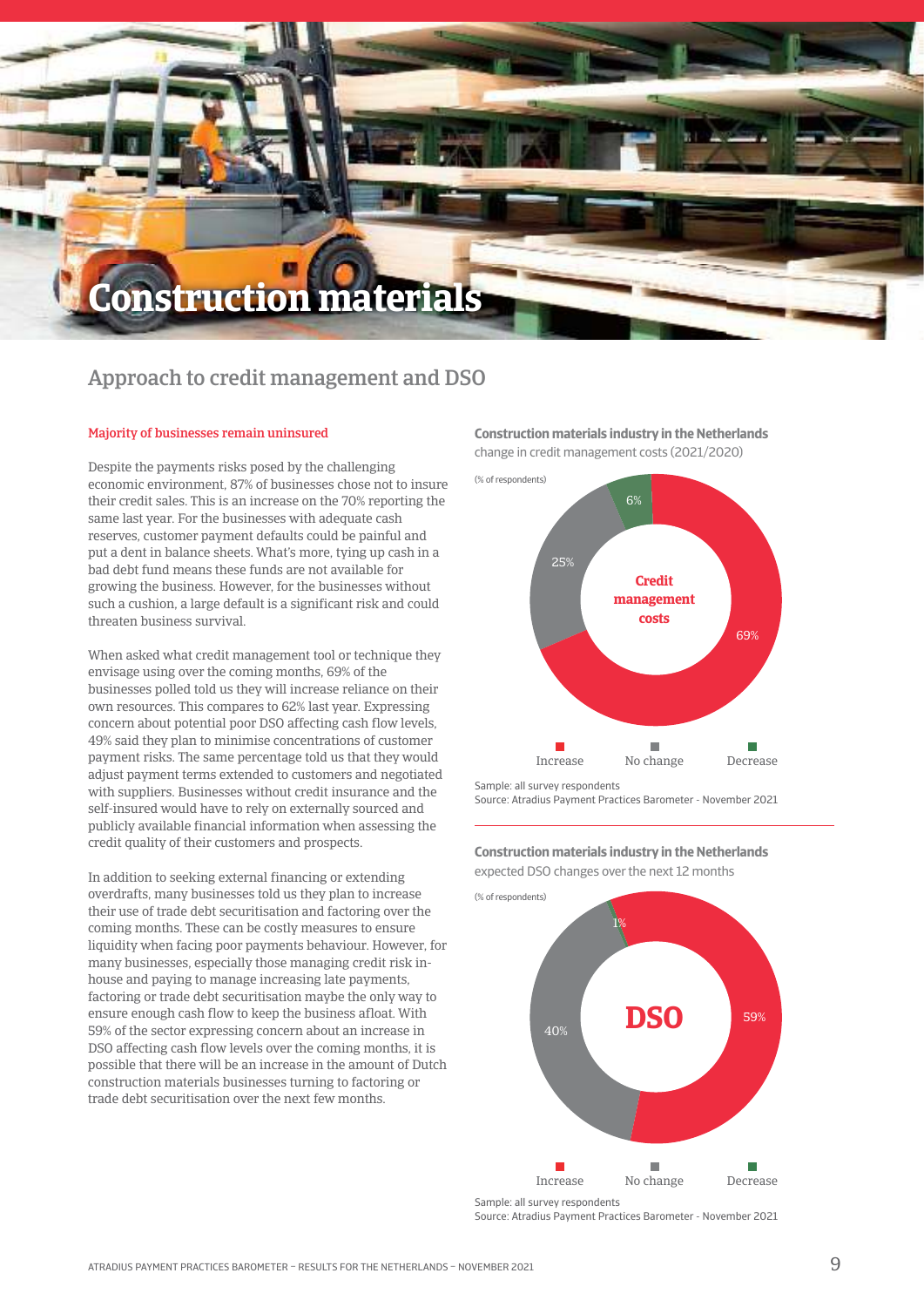## **Construction materials**

### 2022 industry outlook

#### Despite challenges, 2022 industry outlook is buoyant

95% of businesses in the Dutch construction materials industry told us they feel positive about their potential for growth in 2022. This is at odds with the picture of late payments and write-offs that has been plaguing the sector for so much of 2021. Such positivity also contrasts with the 49% of businesses that are concerned the pandemic could continue to negatively impact the global economy next year and the 48% that are worried about the domestic economy. However, the overwhelming numbers expressing optimism for growth suggests that most businesses are expecting to see at least some improvement. Interestingly 40% of the businesses told us that they expect trading on credit to increase over the coming months to allow their customers additional time to pay invoices and to stimulate demand.

When asked whether the pandemic created a legacy of change in their business, 60% told us that they had permanently adopted aspects of digitalisation. 52% indicated they had turned to, or increased the use of, e-commerce. 47% cited changes to supply chains and told us they expect to continue facing supply chain reshaping over the coming months. 45% explained the pandemic had led to changes in demand from their customers. How permanent the latter changes will be remains to be seen.

### **Construction materials industry in the Netherlands**

Looking into 2022: top ten concerns expressed by businesses in the industry

(% of respondents)



sample: all survey respondents source: Atradius Payment Practices Barometer - November 2021

**The pandemic has affected businesses significantly. Which of the following do you expect to become a permanent change in the way you do business?**  (ranking by % of respondents)

- **#1** Increased digitalisation
- **#2** E-commerce
- **#3** Facing supply chains reshaping

### **Construction materials industry in the Netherlands**

how businesses feel about their possible growth in 2022 (% of respondents)



**POSITIVE** 95%

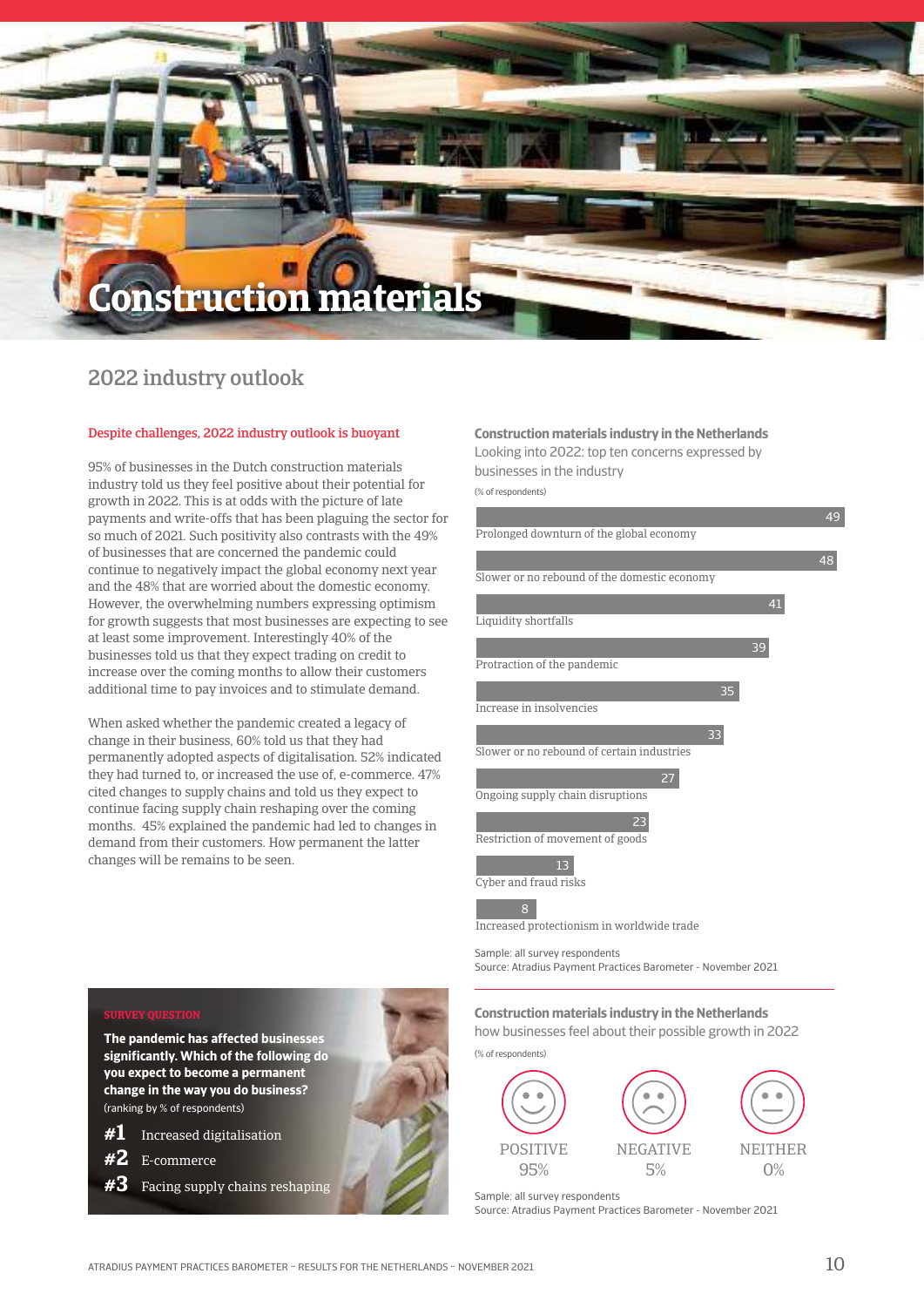

### Late payments and cash flow

#### Industry benefits from improved receivables management

A stand-out result from the Payment Practices Barometer survey of the Dutch machines industry is the effort put into improving receivables management. 72% of the businesses polled told us that they intensified their internal processes for collecting overdue invoices, using a variety of techniques such as overdue invoice reminders. This compares to 48% reporting the same last year. In addition, 71% of respondents outsourced overdue invoice collection to a professional collections agency (compared to 47% last year).

The results of this redoubling of credit management can clearly be seen in the 53% of survey respondents reporting no significant change in average time between invoicing and payment. This is a big improvement on the 22% who were able to report no change last year. In fact, the industry was even able to report a small improvement in the amount of B2B invoices still outstanding at their due date (60% compared to 62% last year).

However, although such credit management efforts helped to keep the industry's Days Sales Outstanding (DSO) under control, these successes are not the whole story. The industry struggled to contain write-offs. 14% of the total value of B2B invoices were written off by the Dutch machines sector this year, an increase on the 11% written of last year. Despite improvements made by so many businesses to collecting invoices, there are clearly still significant inefficiencies in the collection process.

The 14% total write-off amount represents an enormous amount of lost revenue, a figure that may weigh heavily on the liquidity position of much of the industry. This may explain the uptick in the number of businesses resorting to external sources of financing (40% of respondents compared to 19% one year ago). The write-offs burden may also be behind the reason that so many machines businesses delayed paying suppliers. 35% of the survey's respondents reported withholding payment, compared to 19% last year.

### **Machines industry in the Netherlands**

% of the total value of B2B invoices paid on time, overdue and written off as uncollectable (2021/2020)



sample: all survey respondents

source: Atradius Payment Practices Barometer - November 2021

#### **Machines industry in the Netherlands**

average time it takes to convert overdue invoices into cash (change over the past year)



\* Payment term + payment delay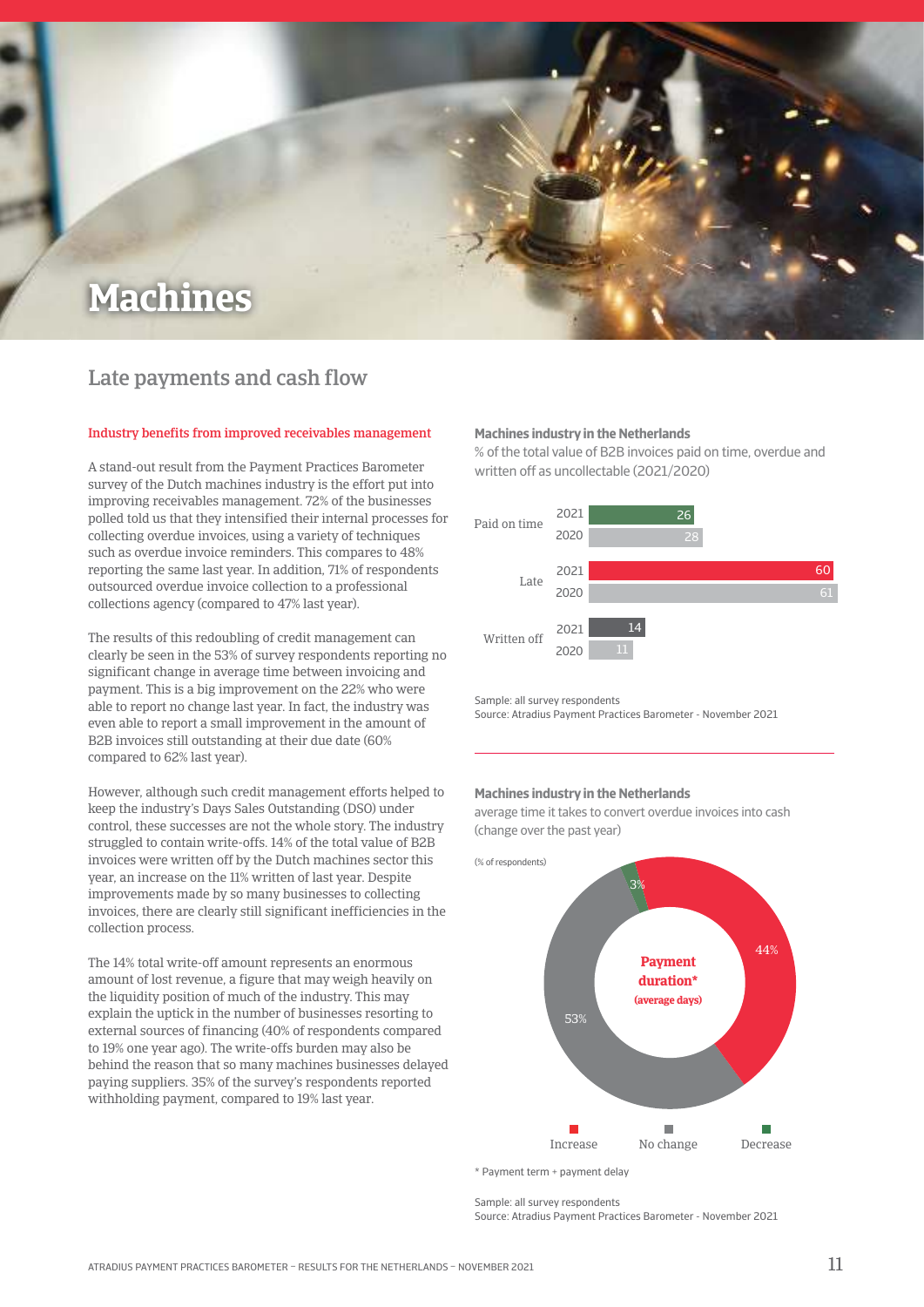

### Approach to credit management and DSO

### Early payment discounting gains popularity

79% of the survey respondents told us they offered discounts for the early payment of invoices. This compares to 60% of machines businesses that reported the same last year. Discounting was just one of a range of techniques employed by businesses across the industry to manage the risk of customer payment default. Many businesses also told us that they avoided concentrations of risk where possible, to minimise the impact on their accounts receivable if one source of income was lost.

Credit insurance is also fairly commonly used by the industry, although a greater percentage of businesses are uninsured. The latter group opted to retain the risk internally, possibly by putting aside bad debt reserves where liquidity levels allowed.

Interestingly, the businesses that opted for internal management of customer default risk told us that this has been costly. Over the past year they experienced a significant increase in administrative costs relating to the management of their credit departments, as well as the cost of acquiring customer credit information. Businesses also acknowledged an increase in debt collection costs, both for internal activities and the cost of using specialist agencies.

### Half of industry concerned about future DSO levels

52% of the machines industry fears an increase in DSO over the coming months. In an effort to maintain liquidity levels and contain DSO, 55% of the survey respondents told us that they plan to increase the use of early payment discounts. This is, perhaps, to be expected as this credit management technique is already widely used throughout the industry. However, interestingly, a significant proportion of businesses also told us that they intend to monitor the credit quality of their customers more closely and adjust their payment terms per customer accordingly over the next few months. 48% of the businesses polled reported this, compared to 35% last year.

### **Machines industry in the Netherlands**

change in credit management costs (2021/2020)



sample: all survey respondents source: Atradius Payment Practices Barometer - November 2021

#### **Machines industry in the Netherlands**

expected DSO changes over the next 12 months



source: Atradius Payment Practices Barometer - November 2021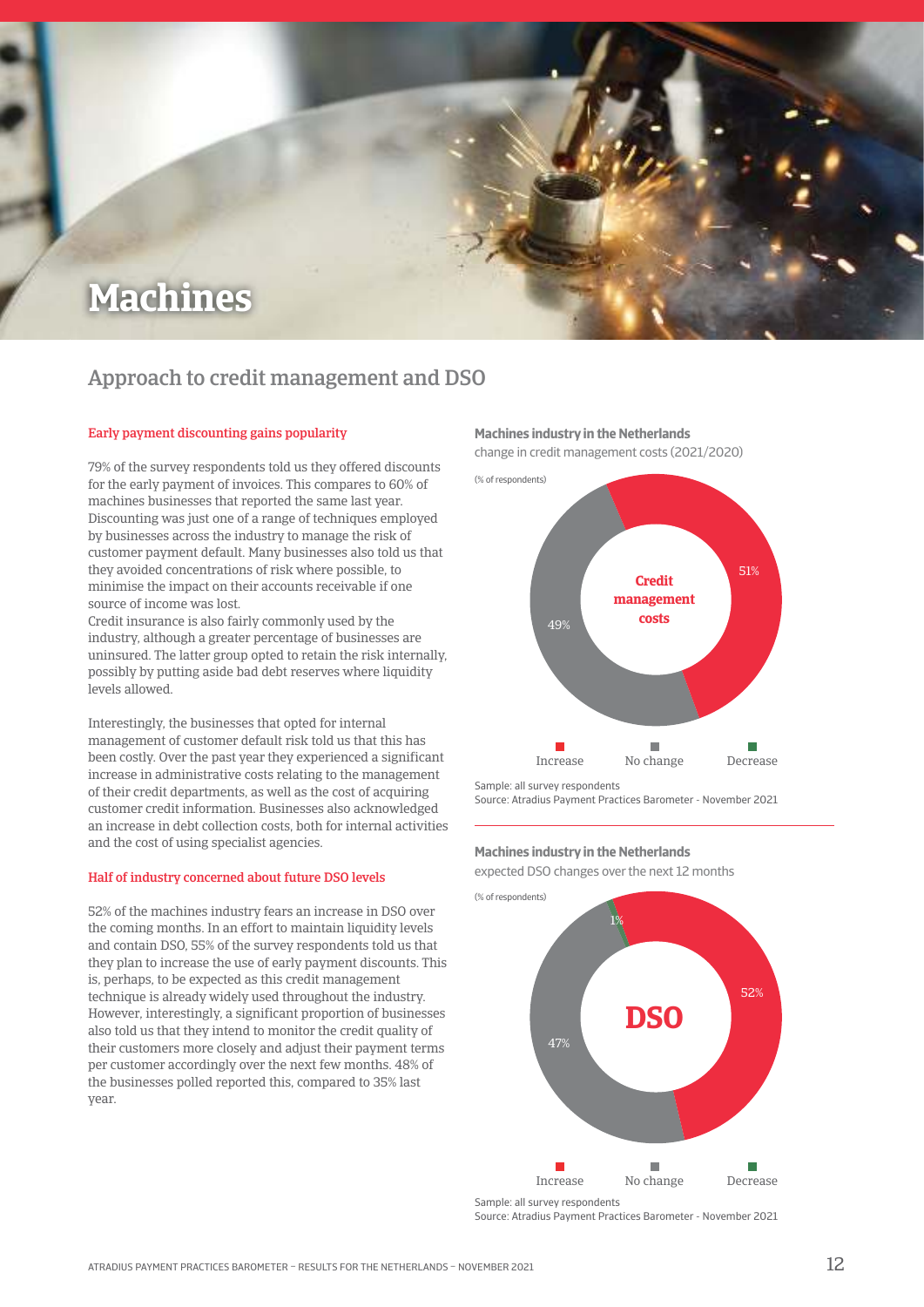

### 2022 industry outlook

### Pandemic downturn continues to cast shadow over industry outlook

Looking ahead into 2022, the majority of the Dutch machines industry (68%) pointed to the pandemic downturn as the leading cause of concern for both the global and domestic economies. 51% of the businesses are worried that their key trade partners will not rebound over the next few months. 48% expect trading on credit to become more frequent as businesses work to stimulate demand and most businesses feel positive about their growth potential next year.

When asked about the long-term impacts of the pandemic, 65% of the industry told us that they are now working with reshaped supply chains and 64% indicated an increased adoption of digitalisation. In addition, 48% told us about increased trade opportunities arising from e-commerce.

### **Machines industry in the Netherlands**

looking into 2022: top ten concerns expressed by businesses in the industry

(% of respondents)



### how businesses feel about their possible growth in 2022

(% of respondents)



sample: all survey respondents source: Atradius Payment Practices Barometer - November 2021

**The pandemic has affected businesses significantly. Which of the following do you expect to become a permanent change in the way you do business?**  (ranking by % of respondents)

- **#1** Facing supply chains reshaping
- **#2** Increased digitalisation
- **#3** E-commerce

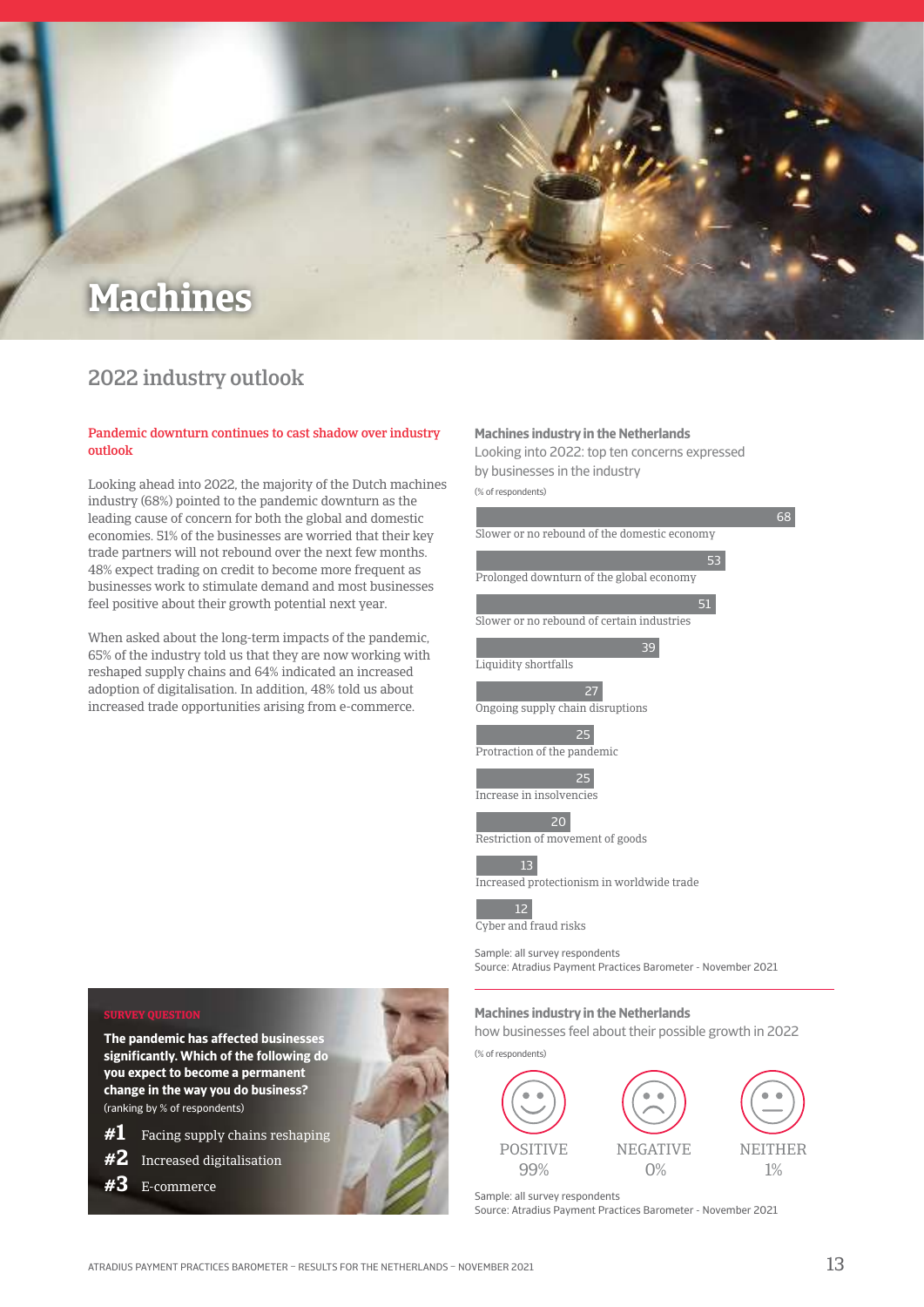## Survey design

#### Survey objectives

Atradius conducts annual reviews of international corporate payment practices through a survey called the 'Atradius Payment Practices Barometer'. This report, which is part of the 2021 edition of the Atradius Payment Practices Barometer for Europe, focuses on the Netherlands. 200 companies from the Dutch construction, construction materials and machines industries have been surveyed. Due to a change in research methodology for this survey, yearon-year comparisons are not feasible for some of the results, although last year's values are used as a benchmark where possible throughout the survey.

The survey was conducted exclusively for Atradius by CSA Research.

#### Survey scope

- **Basic population:** the appropriate contacts for accounts receivable management were interviewed.
- **Sample design:** the Strategic Sampling Plan enables to perform an analysis of country data crossed by sector and company size.
- **Selection process:** companies were selected and contacted by use of an international internet panel. A screening for the appropriate contact and for quota control was conducted at the beginning of the interview.
- **Sample:** N=200 people were interviewed in total.
- **Interview:** Computer Assisted Web Interviews (CAWI) of approximately 15 minutes duration. Interview period: Q3 2021.

### The Netherlands - total interviews 200

| Industries surveyed<br>Construction |              |              |              |  |  |
|-------------------------------------|--------------|--------------|--------------|--|--|
| Construction materials              |              |              |              |  |  |
| Machines                            |              |              |              |  |  |
| Sector                              |              | Construction |              |  |  |
| Companies                           | Construction | materials    | Machines     |  |  |
| interviewed                         | $(\%)$       | $(\%)$       | $(\%)$       |  |  |
| Manufacturing                       | 42           | 81           | 37           |  |  |
| Wholesale trade                     | 22           | 11           | 57           |  |  |
| Retail trade/Distribution           | 12           | 3            | $\mathbf{1}$ |  |  |
| Services                            | 24           | 5            | 4            |  |  |
| Company size                        |              | Construction |              |  |  |
| Companies                           | Construction | materials    | Machines     |  |  |
| interviewed                         | $(\%)$       | $(\%)$       | $(\%)$       |  |  |
| Micro enterprises                   | 12           | $\Omega$     | 5            |  |  |
| SME - Small enterprises             | 38           | 19           | 3            |  |  |
| SME - Medium enterprises            | 36           | 69           | 9            |  |  |
| Large enterprises                   | 14           | 12           | 83           |  |  |

## Statistical appendix

Find detailed charts and figures in the Statistical Appendix. This is part of the November 2021 Payment Practices Barometer of Atradius, available at [www.atradius.com/publications](https://group.atradius.com/publications/) [Download in PDF format](https://group.atradius.com/documents/ppb21_stat_app_we.pdf ) (English only).

#### Copyright [Atradius N.V.](https://group.atradius.com/) 2021

If after reading this report you would like more information about protecting your receivables against payment default by your customers you can visit the [Atradius website](https://group.atradius.com/) or if you have more specific questions, pleas[e leave a message](https://atradius.nl/contact/) and a product specialist will call you back. In the Publications section you'll find many more Atradius publications focusing on the global economy, including country reports, industry analyses, advice on credit management and essays on current business issues.

Subscribe to notifications of our Publications and receive weekly emails to alert you when a new report is published.

for more insights into the B2B receivables collection practices in the Netherlands and worldwide, please go to [atradiuscollections.com](https://atradiuscollections.com/global/)

For the Netherlands **atradius.nl**